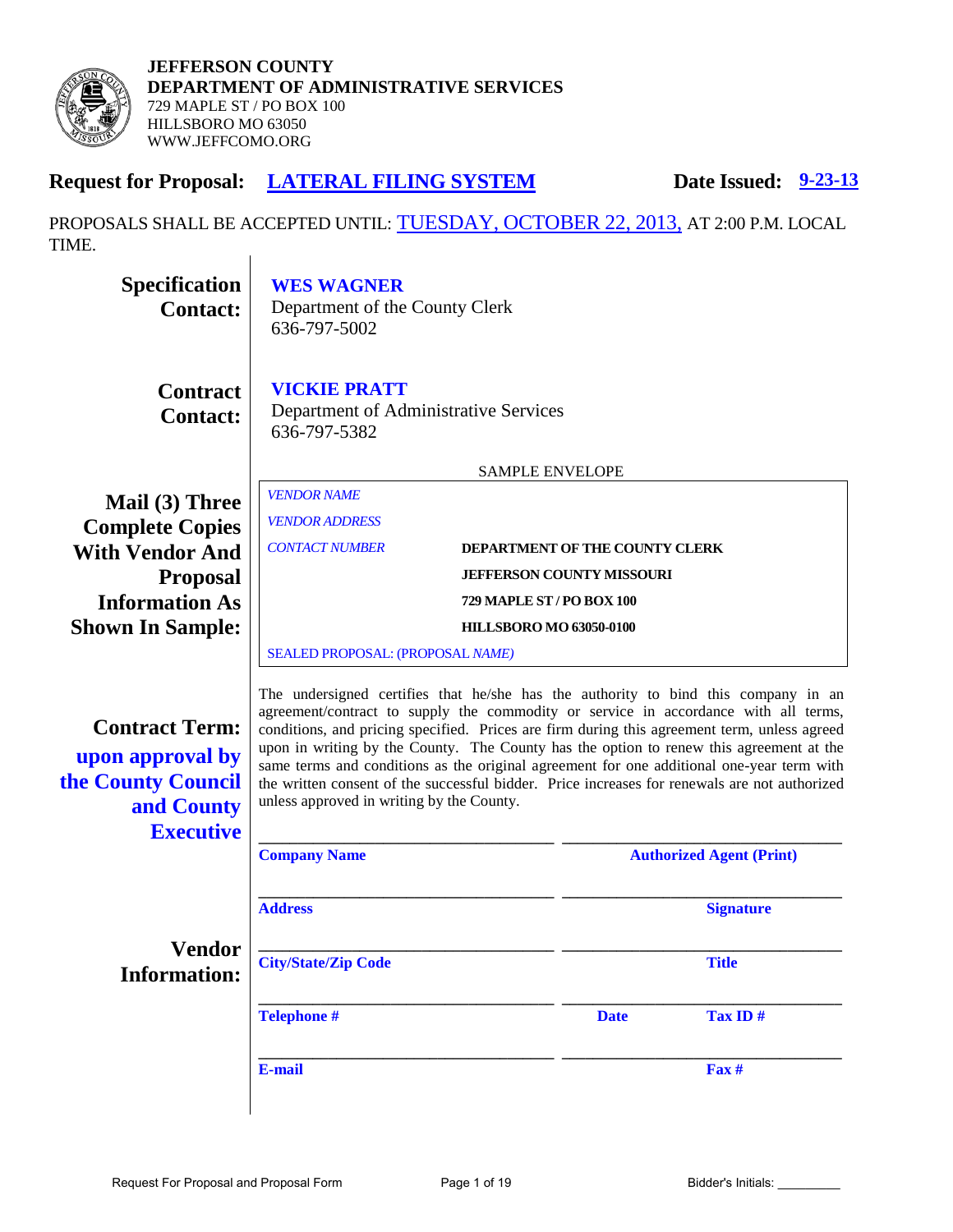# **TABLE OF CONTENTS:**

| <b>Legal Notice and Request for Proposal</b> | Page 1  |
|----------------------------------------------|---------|
| <b>Table of Contents</b>                     | Page 2  |
| <b>Proposal Requirements</b>                 | Page 3  |
| <b>Proposal Form and Contract</b>            | Page 5  |
| <b>Affidavit</b>                             | Page 8  |
| <b>Specifications</b>                        | Page 10 |
| <b>Exceptions to Proposal</b>                | Page 10 |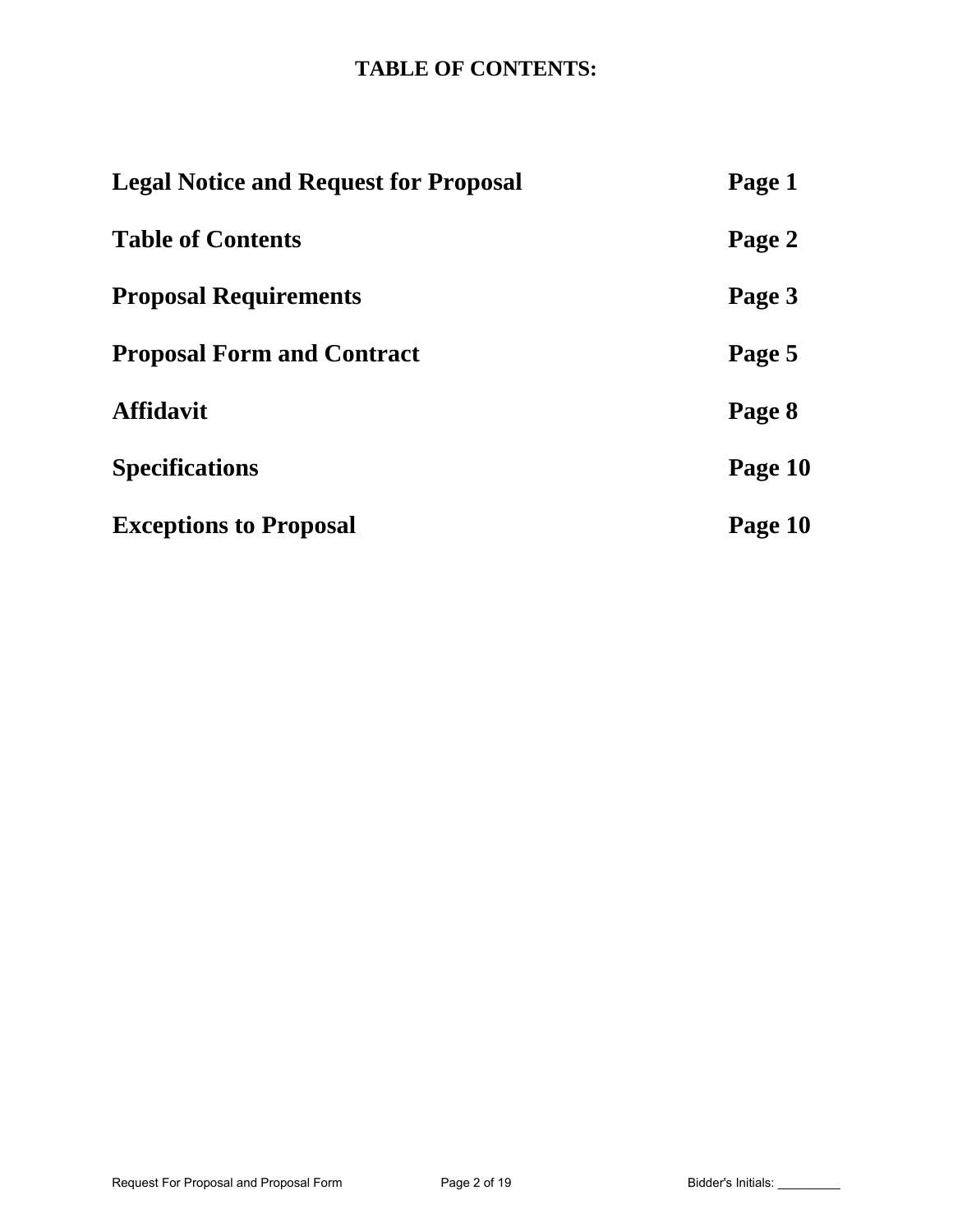## **PROPOSAL REQUIREMENTS**

#### **Bidder shall initial all pages and return where the Bid Document denotes "BIDDER"S INITIALS:\_\_\_\_\_"**

#### **A. PROPOSAL SUBMISSION:**

Submit proposal form in triplicate (three copies) with specification pages, if applicable. No facsimile or electronic proposals shall be accepted and shall be rejected. A fully executed Affidavit is required by Section 285.530 RSMo and shall be submitted with the proposal form. A copy of the Affidavit is attached hereto. Failure to execute the Affidavit shall result in the proposal being rejected. Vendor shall comply with the requirements of Sections 285.525 to 285.555 of the Revised Statutes of the State of Missouri. If any part of the work is subcontracted, each subcontractor shall comply with the same requirements of this specification. No contractor shall knowingly employ, hire for employment, or continue to employ an unauthorized alien to perform work within the State of Missouri. Vendor and any of its subcontractors, shall, by sworn affidavit and provision of documentation, affirm their enrollment and participation in a federal work authorization program with respect to the employees working in connection with the contracted services. Vendor and its subcontractors shall also sign an affidavit affirming that they do not knowingly employ any person who is an unauthorized alien. Prevailing Wage

Vendor and its subcontractors shall pay not less than the prevailing hourly rates of wages, as determined by the Labor and Industrial Relations Commission of Missouri. Vendor shall abide by the most current Annual Wage Order published by the Missouri Department of Labor and Industrial Relations or other similar resources and publications.

#### **B. BASIS OF PROPOSAL AWARD:**

Award may be made on an item-by-item basis to the lowest and best proposals or award may be made to the lowest and best proposal total, whichever is in the best interest of the County. County may reject any or all proposals for any reason and may waive any informality. Proposals submitted from a Missouri State Contract shall include a copy of the State Contract with the proposal.

It is further agreed that the Contract shall not be valid and binding upon the County until approved by the County Counselor, as to legal form and is subject to the Ordinances, Resolutions and Orders of Jefferson County, Missouri, and State and Federal Law. If no proposal or proposals have been awarded by the County Council within forty-five (45) days following the opening of the proposal then all proposals will be deemed rejected.

#### **C. PROPOSAL PREPARATION:**

- 1. Vendors are responsible for examination of drawings, specifications, schedules and instructions.
- 2. Each Vendor shall furnish the information required by the invitation. The vendor shall sign all required documents. All deletions and erasures shall be initialed
- 3. Alternate proposals for supplies or services other than specified shall not be considered unless authorized by invitation.
- 4. Vendor shall state a definite time for delivery of goods or for performance of services unless otherwise specified in the Request for Proposal.
- 5. When specified, samples must be timely submitted and at no expense to the County.
- 6. Failure to adhere to all requirements may result in the response being disqualified as non-responsive.

#### **D. MODIFICATION OR WITHDRAWAL OF PROPOSALS:**

Proposals may be modified or withdrawn prior to the exact hour and date specified for receipt of proposals, provided the modification or withdrawal is in writing and is delivered in the same manner as a proposal submission.

#### **E. LATE PROPOSALS:**

It is the responsibility of the vendor to deliver his proposal or proposal modification on or before the date and time of the proposal closing to the Department of the County Clerk of Jefferson County. Proposals received late will be rejected and returned unopened to the vendor.

#### **F. PROPOSAL DEPOSITS:**

Proposal Deposits are not required unless specified in the Specifications.

#### **G. MATERIAL AVAILABILITY:**

Vendors must accept responsibility for verification of material availability, product schedules and other pertinent data prior to submission of proposal and delivery time. It is the responsibility of the vendor to notify the County immediately if the materials specified are discontinued, replaced, or not available for an extended period of time. All materials ordered by the County, shall be as needed. A sample of materials may be requested.

#### **H. ALTERNATE PROPOSALS:**

Where required, vendors must submit complete specifications on all alternate proposals with the proposal form. Alternate proposals without complete specifications may be rejected. Alternate proposals and exceptions to proposal clauses must be<br>Request For Proposal and Proposal Form Page 3 of 19 Bidder's Initials: Request For Proposal and Proposal Form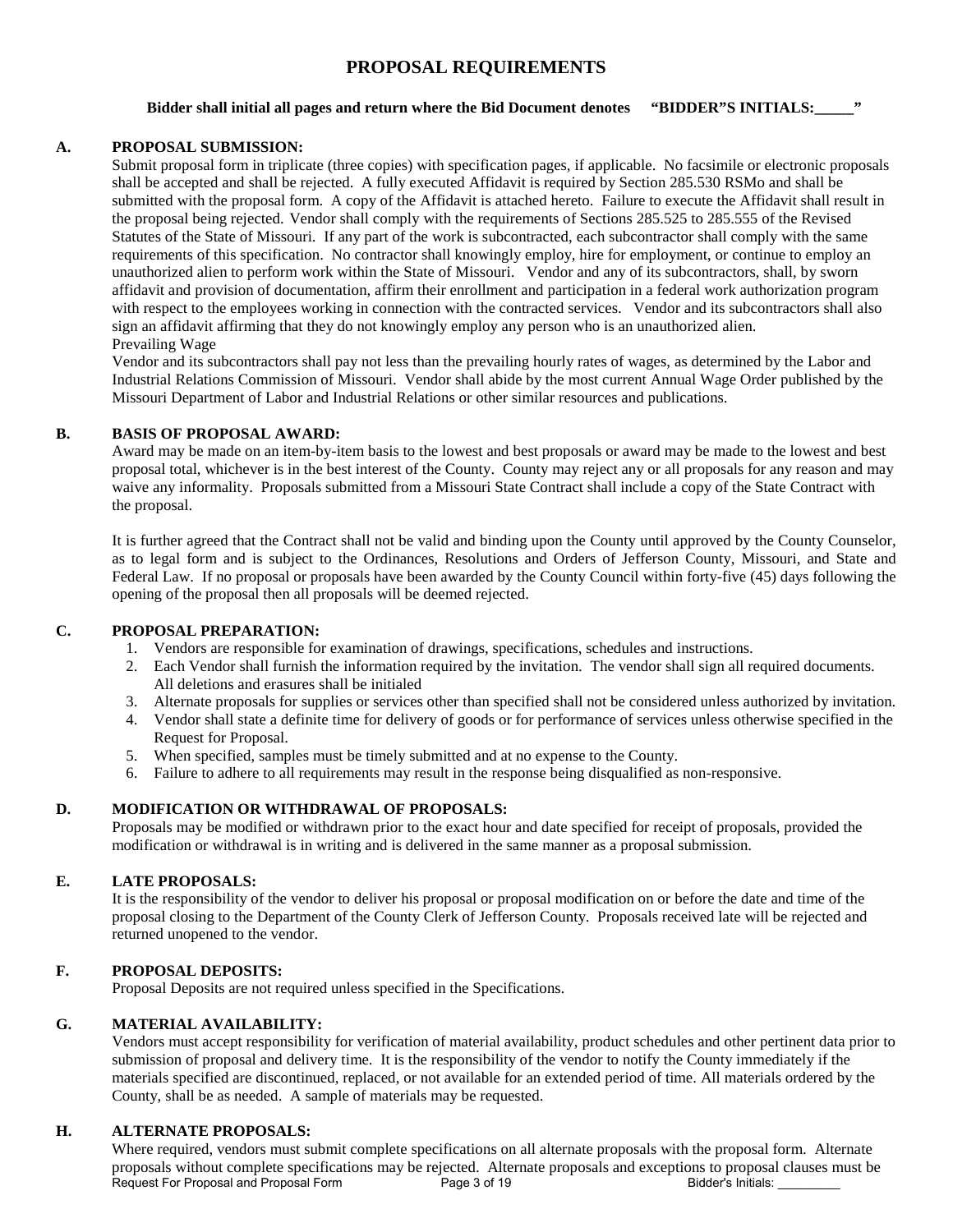clearly noted on the proposal form. The County may accept or reject alternate proposals; whatever is most advantageous to the County.

#### **I. INCORPORATION OF DOCUMENTS:**

The terms of the proposal invitation, proposal specifications, proposal form are incorporated into the contract as if fully setout therein.

#### **J ADDENDA:**

Addenda to proposal specifications are incorporated by reference as if fully setout herein. It is the responsibility of the vendor to insure and verify that they are in receipt of and completed all attached addenda's prior to submission of proposal forms. Verification is made by contacting the Department of Administrative Services or by reviewing the County Web Site. [\(www.jeffcomo.org\)](http://www.jeffcomo.org/).

#### **K**. **INSURANCE:**

 The Vendor/Contractor shall purchase and maintain insurance with an insurance company licensed to do business in the State of Missouri or in the state where the vendor is incorporated or otherwise licensed to do business and which shall remain, at all times during the term of any contract with the County, in full force and effect. Preference will be given to a Vendor/Contractor who provides insurance with an insurance company licensed to do business in the State of Missouri, but in any event said Vendor/Contractor shall provide said insurance at it's own expense. Such insurance shall be provided as will protect the Vendor/Contractor from claims which may arise out of or result from the Vendor/Contractor's execution of the work, whether such execution be by himself, his employees, agents, or by anyone for whose acts any of them may be liable. If any such work covered by the Contract is to be performed on County owned or leased premises, the Vendor agrees to carry liability and workman's compensation insurance, satisfactory to the County, and to indemnify the County against all liability, loss, and damage arising out of any injuries to persons and property caused by the Vendor, his sub-contractors, employees or agents. The insurance coverage shall be such as to fully protect the County and the general public from any and all claims for injury and damage resulting by any actions on the part of the Vendor/Contractor or its' forces as enumerated above. All policies must name the County as an additional insured and provide for thirty (30) days written prior to any material changes or cancellation. Any disputes regarding a breach, insurance amounts, liability, coverage, lapse or otherwise shall be litigated in the Circuit Court of Jefferson County, Missouri and the same shall be incorporated into any Contract agreed to by the parties.

 THE COUNTY REQUIRES **ORIGINAL** CERTIFICATES OF INSURANCE **BEFORE** THE CONTRACT IS AWARDED. ANY LAPSE IN INSURANCE COVERAGE OR CANCELLATION THEREOF BY THE CONTRACTOR OR SUB-CONTRACTORS DURING THE TERMS OF THE CONTRACT SHALL IMMEDIATELY BE DEEMED A MATERIAL BREACH UNDER THE TERMS OF ANY CONTRACT.

A. ( X ) Required ( ) Not Required **Comprehensive General Liability Insurance**

The Vendor/Contractor shall maintain and keep in full force and effect during the terms of this Contract such comprehensive general liability insurance as shall protect them from claims which may arise from operations under this Contract, whether such operations be by themselves or by anyone directly or indirectly employed by them. The amounts of insurance shall be not less than \$1,000,000.00 combined single limit for any one occurrence covering both bodily injury and property damage, including accidental death.

B. (X ) Required ( ) Not Required **Professional Liability Insurance**

The Vendor/Contractor shall provide the County with proof of Professional Liability Insurance, which shall protect the County against any and all claims, which might arise as a result of the operation of the Vendor/Contractor in fulfilling the terms of this Contract during the life of the Contract. The minimum amounts of such insurance will be \$1,000,000.00. Should any work be subcontracted, these limits will also apply.

C. ( X ) Required ( ) Not Required **Worker's Compensation Insurance:**  per Missouri Revised Statutes Chapter 287

The Vendor/Contractor or his sub-contractor or contractors, shall maintain and keep in force of this Contract such worker's compensation insurance limits as required by the statues of the State of Missouri and Employer's Liability with limits no less than \$500,000.00.

#### **L. PROPOSAL OPENINGS:**

Proposals will be publicly opened and read aloud at the time indicated on page 1. The vendors and the public are invited but not required to attend the formal opening of the proposals. No decisions relating to the award of a contract or agreement will be made at the opening.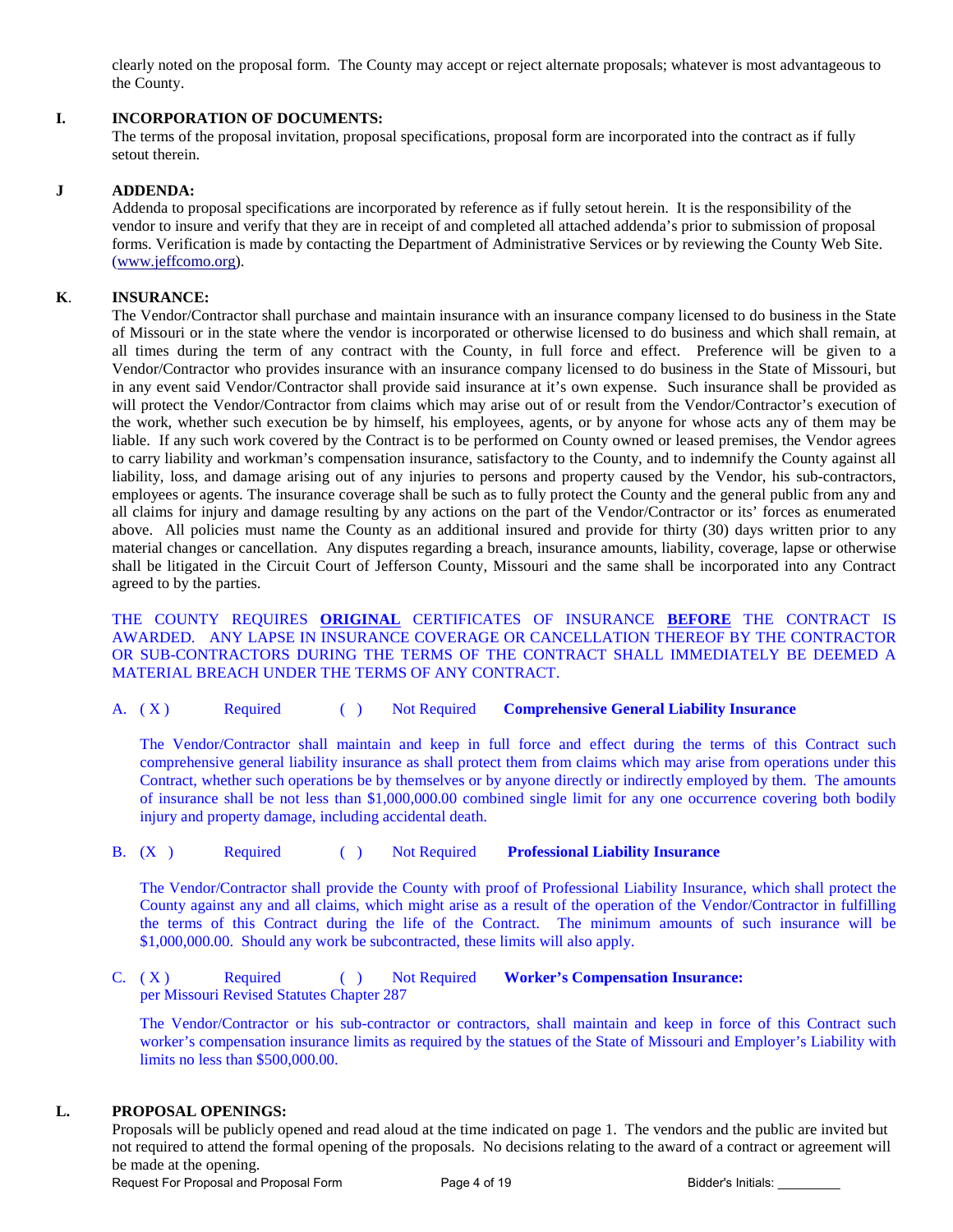#### **M. PROPOSAL TABULATIONS:**

Proposal Tabulations will be available 5 to 7 business days following the proposal opening. Proposal submissions are open for public review at the time of the proposal opening. Proposal tabulations are posted on the County's web-site address, [www.jeffcomo.org,](http://www.jeffcomo.org/) under the services tab, Invitation for Bid/Request for Proposal link. **NO COPIES** of proposal tabulations are sent to vendors.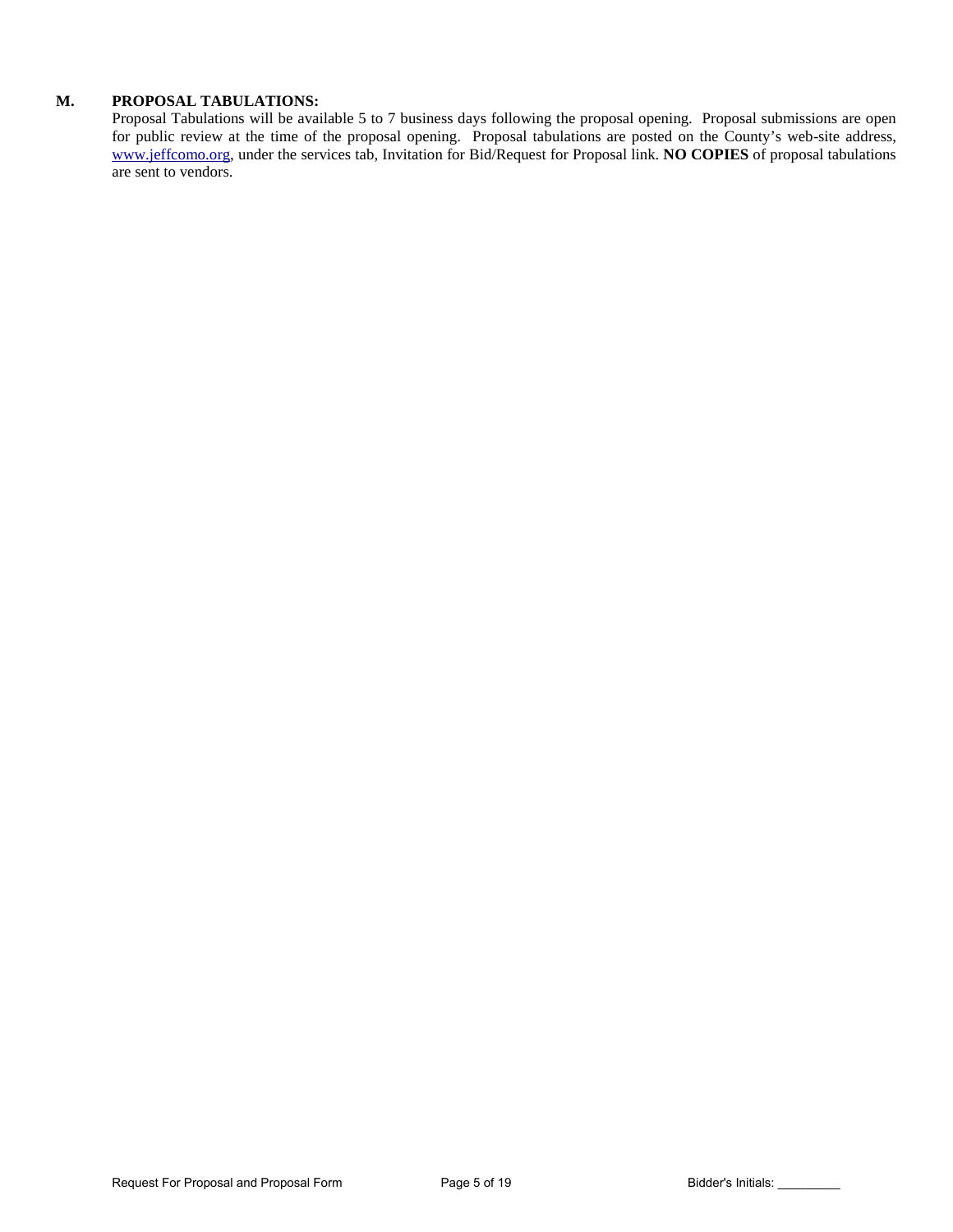# **PROPOSAL FORM AND CONTRACT**

#### **A. PROPOSAL REPRESENTATIONS:**

The vendor, by executing the proposal form certifies that:

- 1. The proposal complies with Request for Proposal, Form and Proposal Specifications.
- 2. The vendor is not debarred or suspended from participation in Federal Assistance programs.

#### **B. TAXES:**

No bid or proposal shall be awarded by Jefferson County unless the prospective bidder provides proof that the bidder does not owe delinquent real or personal property taxes to Jefferson County. The prospective bidder may be required to provide proof in the form of an original paid tax receipt issued by the Jefferson County Collector or a verified affidavit stating that the applicant does not own any real or personal property in Jefferson County.

**Section 135.040 of the Jefferson County Code of Ordinances (Ord. No. 10-0411) requires that no bid or proposal shall be awarded by Jefferson County unless the prospective bidder provides proof that the bidder does not owe delinquent real or personal property, or that the bidder does not own any real or personal property in Jefferson County. All delinquent real or personal property taxes shall be paid, in-full, prior to the award of any bid, or proof shall be provided that the bidder does not own any real or personal property in Jefferson County prior to the award of any bid. Jefferson County considers that the failure to pay any and all real or personal property taxes due Jefferson County, Missouri, the failure to report all real or personal property owned, held or used in Jefferson County, the failure to provide proof thereof, and/or the failure to keep said tax bills current shall be deemed a material breach of the contract and will subject the contract to immediate cancellation. All taxes, due and owing, must be paid in full at the time the bid is awarded by Jefferson County and remain paid during the entire term of the contract unless the prospective bidder provides proof that the bidder does not own real or personal property in Jefferson County. This requirement shall not apply to the award of bids for projects which are funded in whole or in part by Federal funds.**

#### **C. CERTIFICATION OF INDEPENDENT PRICE DETERMINATION:**

- 1. The prices in the proposal shall be independently determined, without consultation, communication, or agreement for the purpose of restricting competition as to any matter relating to price with any Vendor or other person.
- 2. Unless otherwise required by law, the prices shall not have been knowingly disclosed by the Vendor prior to opening; or
- 3. No attempt has been made or will be made by the vendor to induce any other person or firm to submit or not to submit a proposal.

#### **D. PRICE:**

The price(s) specified in this proposal shall be firm and not subject to contingency or reservation. The vendor represents prices specified in the proposal do not exceed current selling price for the same or substantially similar good or service, and are the same as or lower than other prices charged to the vendor's most favored customer. In the event the stated prices are determined to be higher than the prices for which Supplier has sold the items, or services, to others, this contract price shall be reduced accordingly. **Proposal prices are ALL INCLUSIVE: (Shipping, Handling, Delivery, and Assembly to locations specified by the County). Prices shall be firm for ALL County departments and locations for term of the agreement**.

#### **E. MISSOURI DOMESTIC PRODUCT PROCUREMENT ACT:**

Vendor represents that the goods provided comply with Sections 34.350 to 34.359, RSMo, known as the Domestic Product Procurement Act. The act encourages the purchase of products manufactured or produced in the United States, State of Missouri, and Jefferson County, Missouri. Vendor shall include proof of compliance with the Act with the proposal.

#### **F. NON-EXCLUSIVE AGREEMENT:**

The contractor shall understand and agree that the contract shall not be construed as an exclusive agreement and further agrees that the County may secure identical and/or similar services or products from other sources at anytime in conjunction with or in replacement of the contractor's services.

#### **G. DEFINITIONS:**

- 1. The term "County" means the Jefferson County, Missouri and its designated representatives.
- 2. The term "Vendor" means Supplier, Contractor, and Seller and includes designated representatives.
- 3. The term "RFP" means Request for Proposal.
- 4. The term "Agreement/Contract means Binding Agreement, Contract, Request for Purchase, Order.

# **H. INSPECTION, ACCEPTANCE AND APPROVALS:**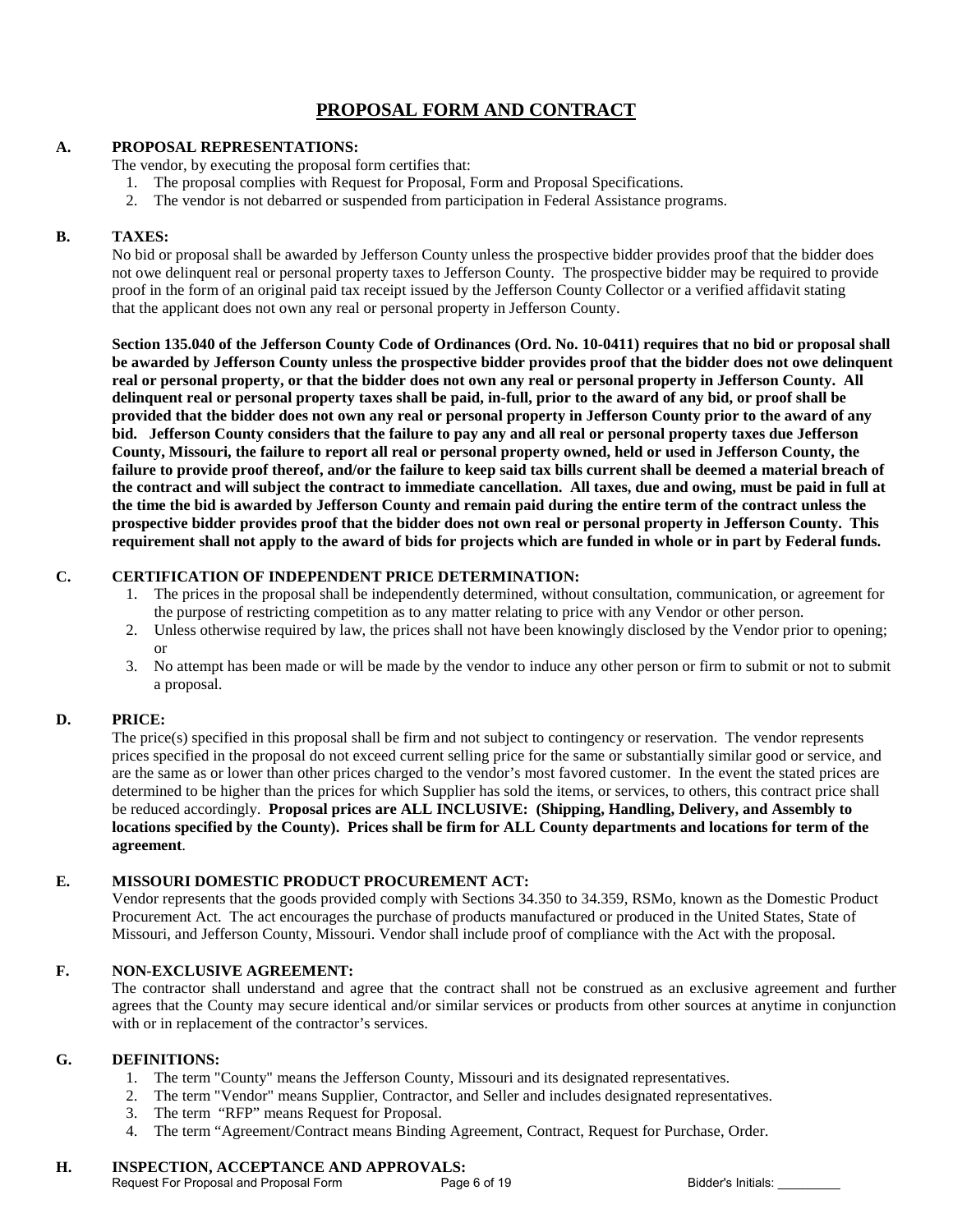Goods shall at all times and places, including the period of manufacture, are subject to inspection and test by County. County will accept or give notice of rejection of goods delivered within a reasonable time after receipt. Acceptance shall not waive any warranty. All goods supplied are subject to final inspection and acceptance by County notwithstanding payment, prior inspections or approvals. County may require prompt replacement or correction of rejected goods at Supplier's expense, including a reduction in price for rejected goods. Supplier shall not resubmit rejected goods to County without prior written approval and instructions from County. In addition, Supplier shall identify resubmitted goods as previously rejected. Supplier shall provide and maintain a quality assurance and control system acceptable to County.

#### **I. WARRANTY:**

Unless otherwise agreed to in writing by the parties, Supplier warrants that items ordered to specifications will conform thereto and to any drawings, samples or other descriptions furnished or adopted by County, or, if not ordered to specifications will be fit and sufficient for the purpose intended, and that all items will be new, merchantable, of good material and workmanship, and free from defect. Such warranties, together with Supplier's service warranties and guarantees, if any, shall survive inspection, test, acceptance of, and payment for the items and shall run to County and its assigns. Except for latent defects, the County shall give notice of any nonconformity to the Supplier within one (1) year after acceptance. County may return for credit or require prompt correction or replacement of the defective or non-conforming goods or have the defective good corrected or replaced at Supplier's expense. Return to Supplier of any defective or non-conforming goods and delivery to County of any corrected or replaced goods shall be at Supplier's expense. Defective or non-conforming items shall not be corrected or replaced without written authorization by County. Goods required to be corrected or replaced shall be subject to the provisions of this clause and the clause hereof entitled "Inspection, Acceptance and Approvals" in the same manner and to the same extent as goods originally delivered under this contract.

#### **J. PAYMENT:**

County will pay Supplier for goods upon delivery to, submission of certified invoices and acceptance. The County will not be responsible for articles or services furnished without a purchase order. Price is tax-exempt.

#### **K. CHANGE ORDER:**

County may make changes within the general scope of this contract. If any such changes cause an increase or decrease in the cost of or the time required for the performance of any part of the work, whether changed or not changed by any such order, an equitable adjustment shall be made in the price or delivery schedule or both, and any change order shall be in writing. Any claim by a Supplier for adjustment under this clause shall be asserted within fifteen (15) days from the date of receipt of this written order directing the change, provided, however, County, if it decides that the facts justify such action, may receive and act upon such claim asserted at any time prior to final payment.

#### **L. DELIVERIES:**

Deliveries shall be made in strict accordance with any delivery schedule contained in the proposal specification or contract and in the exact quantity ordered. Failure to adhere to delivery schedule is reason for termination in accordance with the "termination" clause. Deliveries are to be made at locations specified by the County at time of Order.

#### **M. RESPONSIBILITY FOR SUPPLIES:**

Pursuant to Section 290.560 RSMo, Supplier/Contractor shall employ only Missouri laborers and laborers from nonrestrictive states except that other laborers may be used when Missouri laborers or laborers from nonrestrictive states are not available, or are incapable of performing the particular type of work involved, if so certified by the contractor and approved by the County. Except as otherwise provided, Supplier shall be responsible and bear all risks for loss and damage to goods until delivery at County's facilities, regardless of F.O.B. point, point of inspection or acceptance; and if the goods are rejected.

#### **N. SUBCONTRACTS:**

Supplier shall not enter into any subcontract(s) in excess of \$25,000 or 20% of this contract price; whichever is less, for any goods without County's prior written approval.

#### **O. CHOICE OF LAW:**

This proposal and contract shall be governed and interpreted according to the laws of the State of Missouri. Venue for any court action shall be in Jefferson County, Missouri.

#### **P. TERMINATION:**

1. General: Performance of work may be terminated by the County in whole, or from time to time in part, whenever County shall determine that such termination is in the best interests of County. Termination shall be affected by delivery to Supplier of a Notice of Termination specifying the extent to which performance of work is terminated and the date upon which such termination becomes effective. If such notice does not state termination is pursuant to subparagraph 2, 3, or 4 of this paragraph, County shall have the right to so indicate within thirty (30) days. If no notice is delivered within the thirty (30) day period, or such longer periods as is mutually agreed to by the parties, the original Notice of Termination shall be deemed to be issued pursuant to subparagraph 1 of this paragraph.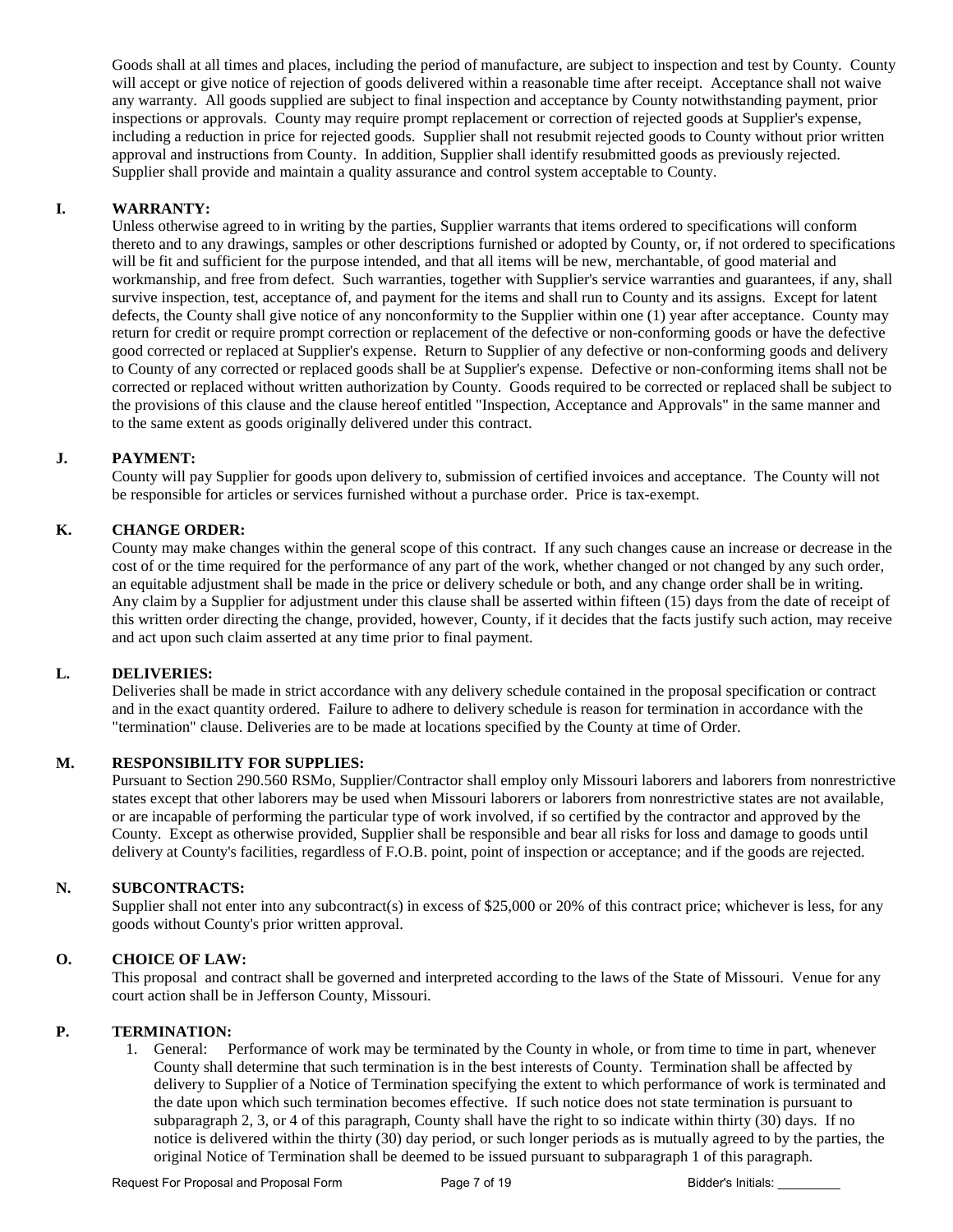- 2. Bankruptcy or Insolvency: In the event bankruptcy proceedings are commenced by or against Supplier or under any provisions of the United States Bankruptcy Act or for the appointment of a receiver or trustee or a general assignment for the benefit of creditors of either party, County shall be entitled to terminate without further cost or liability.
- 3. **Section 135.040 of the Jefferson County Code of Ordinances (Ord. No. 10-0411) requires that no bid or proposal shall be awarded by Jefferson County unless the prospective bidder provides proof that the bidder does not owe delinquent real or personal property, or that the bidder does not own any real or personal property in Jefferson County. All delinquent real or personal property taxes shall be paid, in-full, prior to the award of any bid, or proof shall be provided that the bidder does not own any real or personal property in Jefferson County prior to the award of any bid. Jefferson County considers that the failure to pay any and all real or personal property taxes due Jefferson County, Missouri, the failure to report all real or personal property owned, held or used in Jefferson County, the failure to provide proof thereof, and/or the failure to keep said tax bills current shall be deemed a material breach of the contract and will subject the contract to immediate cancellation. All taxes, due and owing, must be paid in full at the time the bid is awarded by Jefferson County and remain paid during the entire term of the contract unless the prospective bidder provides proof that the bidder does not own real or personal property in Jefferson County. This requirement shall not apply to the award of bids for projects which are funded in whole or in part by Federal funds.**
	- 4. Default: County may terminate the whole Contract or any part in either of the following circumstances:
		- a. If supplier fails to deliver the items required by the contract within the time specified; or
		- b. If supplier fails to perform any of the other provisions of the contract, or so fails to make progress as to endanger performance of the contract in accordance with its terms, and in either of these two circumstances does not cure such failure within a period of ten (10) days after notice from County specifying such failure. In the event of termination under subparagraph 1, County shall have the right to procure, on such terms and in such manner as it may deem appropriate, items similar to those terminated, and to recover from Supplier the excess cost for such similar items provided, however, Supplier shall not be liable for such excess costs where the failure upon which the termination is based has arisen out of causes beyond the control of Supplier and without the fault or negligence of Supplier. Such causes shall be deemed to include fires, floods, earthquakes, strikes, and acts of the public enemy. The rights of County provided in subparagraph 1 shall be in addition to any other rights provided by law or the contract.
		- c. In the event of the Supplier's non-compliance with the provisions as set forth. This Contract may be cancelled, terminated or suspended in whole or in part and the supplier may be declared ineligible for further County contracts. The rights and remedies of the County provided in this paragraph shall not be exclusive but are in addition to any remedies provided in this Contract or as provided for by law.

#### **Q. NOTICE AND SERVICE THEREOF:**

Any notice from the County shall be in writing and considered delivered and the service thereof completed when said notice is posted, by certified or regular mail, to the Supplier, at the address stated on the proposal form.

#### **R. CONTRACT TERM:**

Performance shall be governed solely by the terms and conditions as set forth in the Request for Proposal, Proposal Specifications, Proposal Form and the Contract notwithstanding any language contained on any invoice, shipping order, bill of lading or other document furnished the Seller at any time and the acceptance by the County for any goods furnished.

#### **S. COMPLIANCE WITH APPLICABLE LAWS:**

Supplier warrants it has complied with all applicable laws, rules and ordinances of the United States, Missouri or any other Governmental authority or agency in the manufacture or sale of the goods, including but not limited to all provisions of the Fair Labor Standards Act of 1938, as amended.

#### **T. ACTS OF GOD:**

No party shall be liable for delays, nor defaults due to Acts of God or the public enemy, riots, strikes, fires, explosions, accidents, governmental actions of any kind or any other causes of a similar character beyond its control and without its fault or negligence.

#### **U. SELLER'S INVOICES:**

Invoices shall contain the following information. Contract number (if any), Purchase Order Number, Item number, contract description of goods or services, sizes, quantities, unit prices and extended totals. Invoices for and inquiries regarding payment should be addressed to the County Accounts Payable Clerk.

#### **V. APPROVAL:**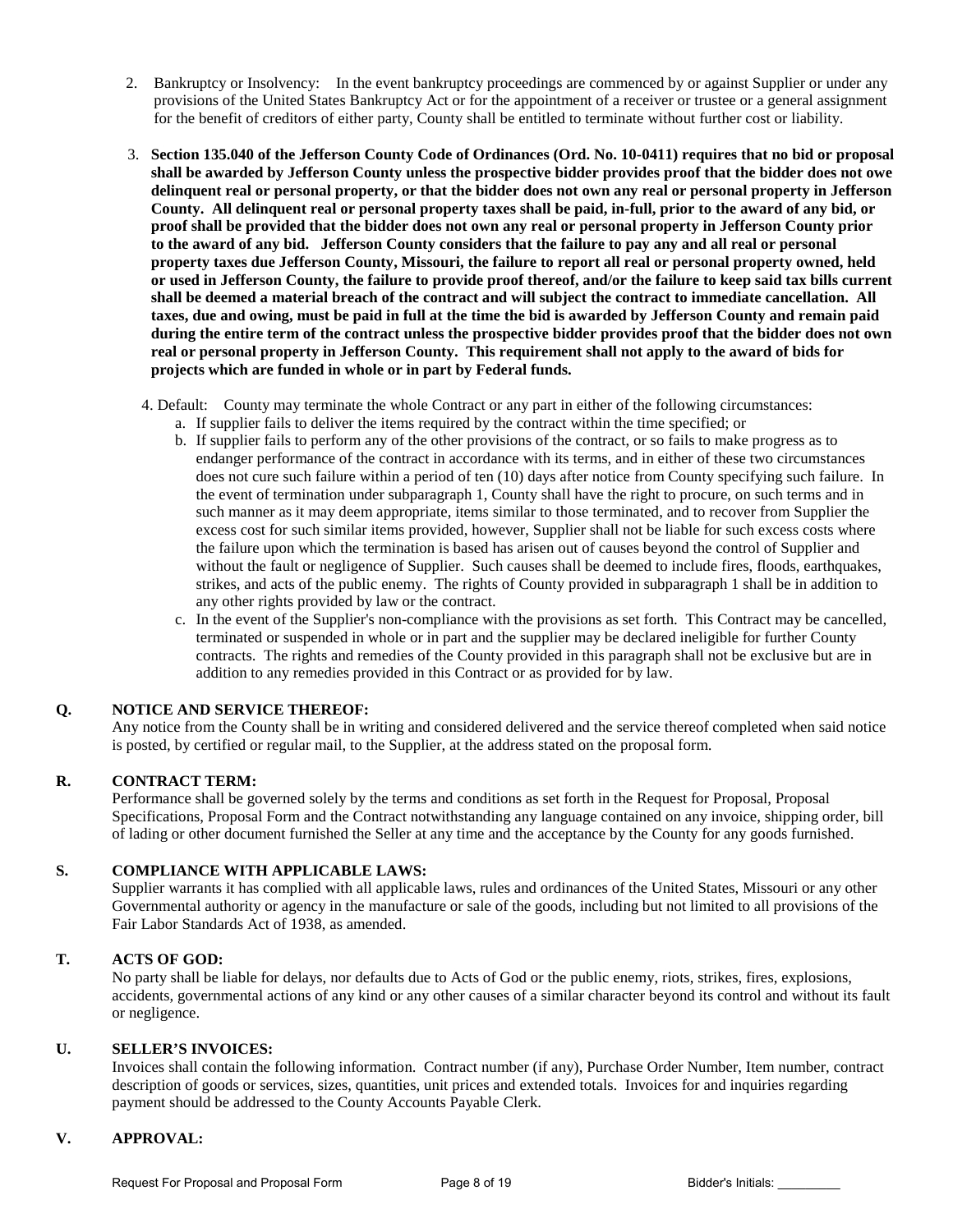It is agreed the acceptance of a proposal shall not be valid and binding upon the County until approved by the County Purchasing Agent, County Council and County Counselor.

#### **W. INDIVIDUAL, PARTNERSHIPS, CORPORATIONS:**

Indicate: [ ] Individual: [ ] Partnership: [ ] Corporation.

Incorporated in the State of \_\_\_\_\_\_\_\_\_\_\_\_\_\_\_\_\_\_\_\_\_\_\_\_\_\_\_\_.

#### **X. LITIGATION:**

This agreement shall be interpreted under the laws of the State of Missouri. Any disagreements, questions, controversies, litigation or other causes of action whatsoever arising from or under the terms of this agreement shall be resolved in the trial courts of 23rd Judicial Circuit Court of the State of Missouri-Hillsboro, Missouri.

**Y. LANGUAGE:** Bids and all related documents will only be accepted in the English Language.

# THE INVITATION FOR BID / REQUEST FOR PROPOSAL NOTICES ARE POSTED ON THE JEFFERSON COUNTY, MISSOURI WEBSITE AT [WWW.JEFFCOMO.ORG](http://www.jeffcomo.org/) LOCATED UNDER THE SERVICES TAB, INVITATION FOR BID / REQUEST FOR PROPOSAL LINK.

# **SPECIFICATION CONTACT**

# **WES WAGNER – COUNTY CLERK – 636-797-5002**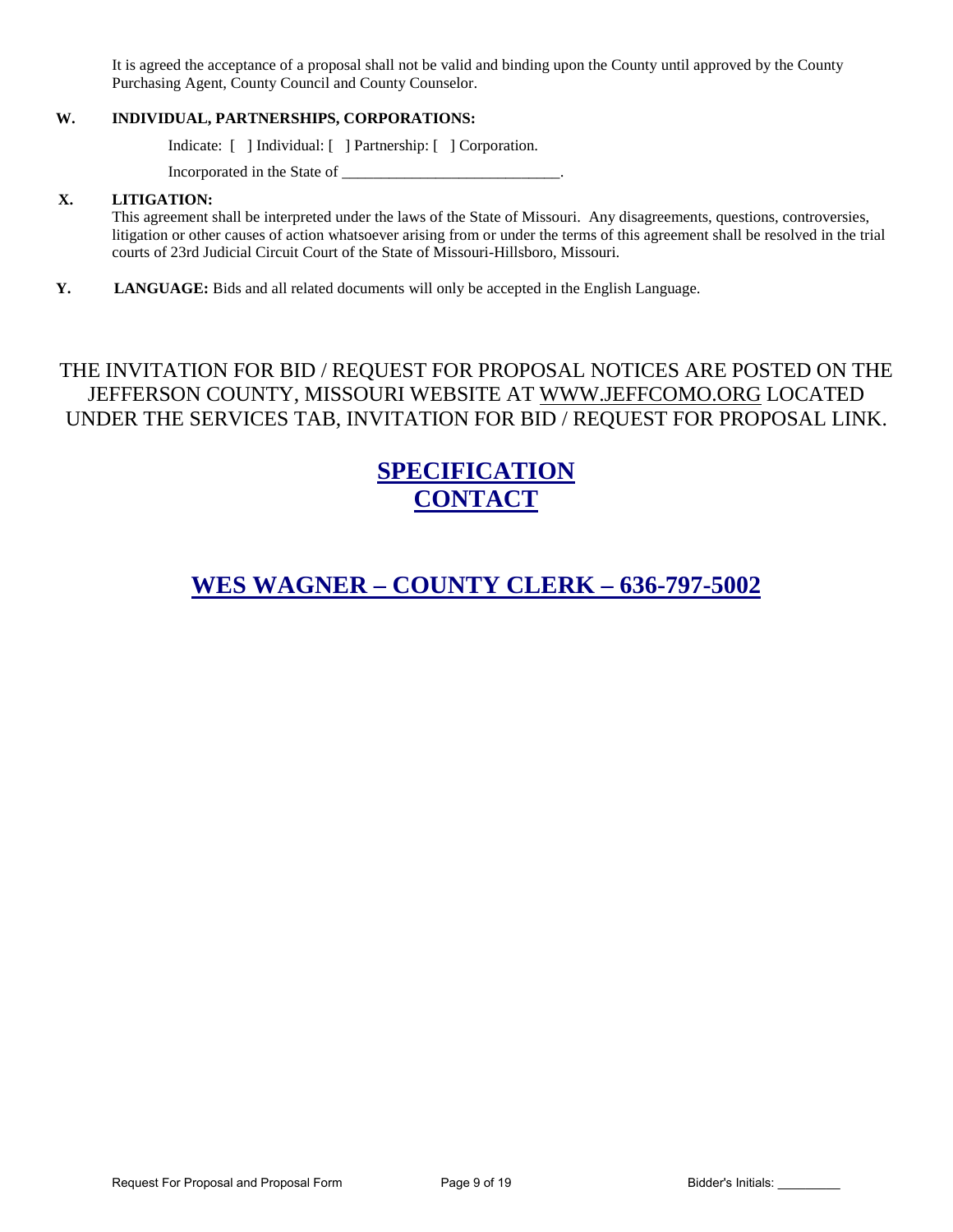# **AFFIDAVIT OF WORK AUTHORIZATION**

The grantee, sub grantee, contractor or subcontractor who meets the section 285.525, RSMo definition of a business entity must complete and return the following Affidavit of Work Authorization.

| Comes now                                                  | (Name of Business Entity Authorized Representative) as                                                           |
|------------------------------------------------------------|------------------------------------------------------------------------------------------------------------------|
|                                                            | (Position/Title) first being duly sworn on my oath, affirm                                                       |
|                                                            | (Business Entity Name) is enrolled and will continue to participate in the                                       |
|                                                            | E-Verify federal work authorization program with respect to employees hired after enrollment in the program      |
|                                                            | who are proposed to work in connection with the services related to                                              |
|                                                            | (Bid/Grant/Subgrant/Contract/Subcontract) for the duration of the grant, subgrant, contractor, or subcontractor, |
|                                                            | if awarded in accordance with subsection 2 of section 285.530, RSMo. I also affirm that                          |
|                                                            | (Business Entity Name) does not and will not knowingly employ a person                                           |
|                                                            | who is an unauthorized alien in connection with the contracted services related to                               |
|                                                            | (Bid/Grant/Subgrant/Contract/Subcontract) for the duration of                                                    |
| the grant, subgrant, contract, or subcontract, if awarded. |                                                                                                                  |

*In Affirmation thereof, the facts stated above are true and correct. (The undersigned understands that false statements made in this filing are subject to the penalties provided under section 575.040, RSMo.)* 

| Authorized Representative's Signature | <b>Printed Name</b>                                                                                            |  |  |
|---------------------------------------|----------------------------------------------------------------------------------------------------------------|--|--|
| Title                                 | Date                                                                                                           |  |  |
|                                       |                                                                                                                |  |  |
|                                       | commissioned as a notary public within the County of ___________________________, State of<br>(NAME OF COUNTY) |  |  |
|                                       |                                                                                                                |  |  |
| (NAME OF STATE)                       | (DATE)                                                                                                         |  |  |
| <b>Signature of Notary</b>            | Date                                                                                                           |  |  |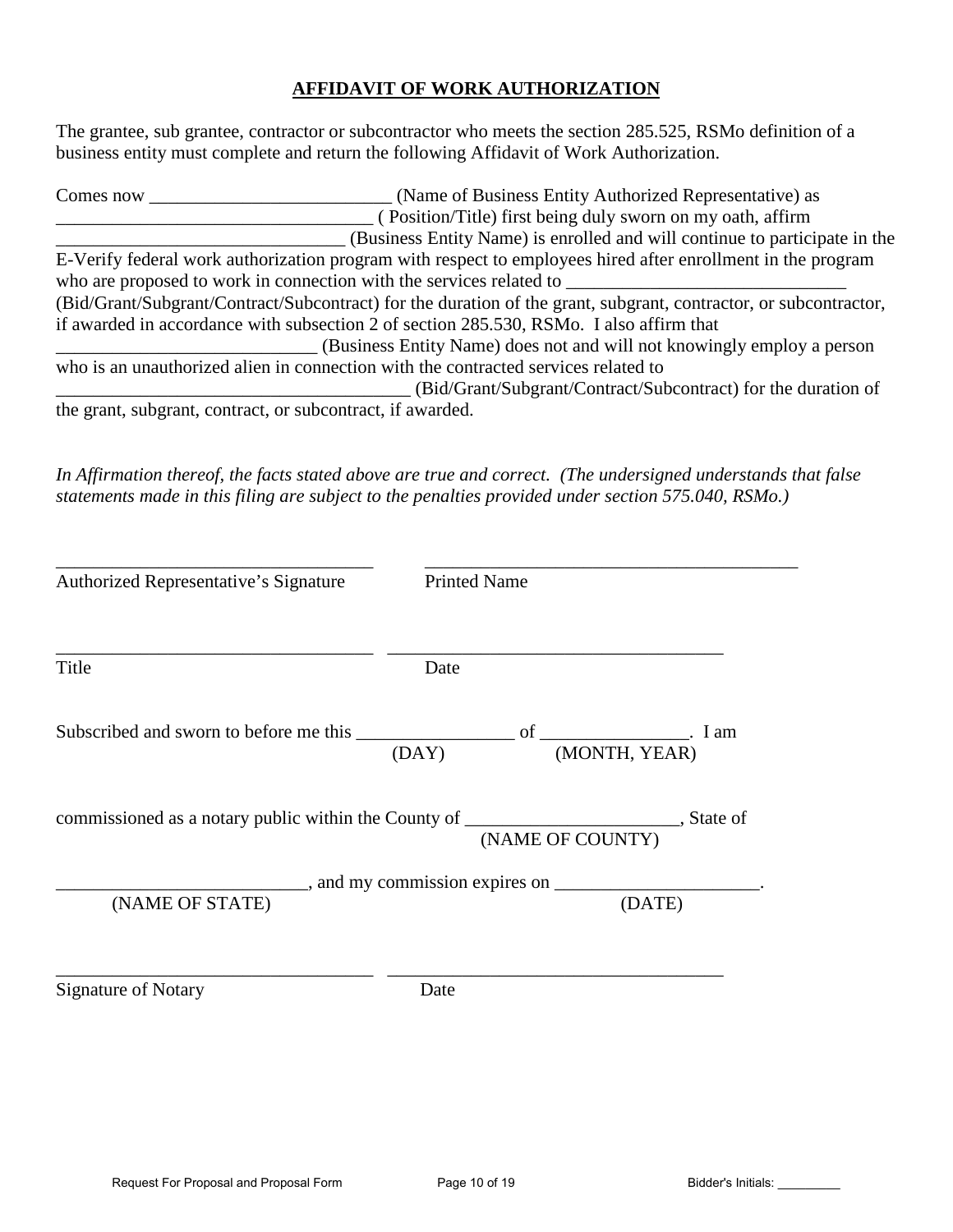### **AFFIDAVIT OF WORK AUTHORIZATION**

(Continued)

### **CURRENT BUSINESS ENTITY STATUS**

I certify that **I** certify that **I** certify that **I** certify that **I** certify that **I** certify that **I** certify that **I** certify that **I** certify that **I** certify that **I** certify that **I** certify that **I** certify that **I** entity as defined in section 285.525, RSMo pertaining to section 285.530, RSMo as stated above.

 $\overline{\phantom{a}}$  ,  $\overline{\phantom{a}}$  ,  $\overline{\phantom{a}}$  ,  $\overline{\phantom{a}}$  ,  $\overline{\phantom{a}}$  ,  $\overline{\phantom{a}}$  ,  $\overline{\phantom{a}}$  ,  $\overline{\phantom{a}}$  ,  $\overline{\phantom{a}}$  ,  $\overline{\phantom{a}}$  ,  $\overline{\phantom{a}}$  ,  $\overline{\phantom{a}}$  ,  $\overline{\phantom{a}}$  ,  $\overline{\phantom{a}}$  ,  $\overline{\phantom{a}}$  ,  $\overline{\phantom{a}}$ 

 Authorized Business Entity Authorized Business Entity Representative's Name Representative's Signature (Please Print)

Business Entity Name Date

 $\overline{\phantom{a}}$  ,  $\overline{\phantom{a}}$  ,  $\overline{\phantom{a}}$  ,  $\overline{\phantom{a}}$  ,  $\overline{\phantom{a}}$  ,  $\overline{\phantom{a}}$  ,  $\overline{\phantom{a}}$  ,  $\overline{\phantom{a}}$  ,  $\overline{\phantom{a}}$  ,  $\overline{\phantom{a}}$  ,  $\overline{\phantom{a}}$  ,  $\overline{\phantom{a}}$  ,  $\overline{\phantom{a}}$  ,  $\overline{\phantom{a}}$  ,  $\overline{\phantom{a}}$  ,  $\overline{\phantom{a}}$ 

As a business entity, the grantee, sub grantee, contractor, or subcontractor must perform/provide the following. The grantee, sub grantee, contractor, or subcontractor shall check each to verify completion/submission:

 $\Box$  Enroll and participate in the E-Verify federal work authorization program (Website: [http://www.dhs.gov/e-verify;](http://www.dhs.gov/e-verify) Phone: 888-464-4218: Email: [e-verify@dhs.gov\)](mailto:e-verify@dhs.gov) with respect to the employees hired after enrollment in the program who are proposed to work in connection with the services required herein;

AND

□ Provide documentation affirming said company's/individual's enrollment and participation in the E-Verify federal work authorization program. Documentation shall include a page from the E-Verify Memorandum of Understanding (MOU) listing the grantee's, subgrantee's, contractor's, or subcontractor's name and the MOU signature page completed and signed, at minimum, by the grantee, subgrantee, contractor, or subcontractor and the Department of Homeland Security – Verification Division; (if the signature page of the MOU lists the grantee's, subgrantee's, contractor's, or subcontrator's name, then no additional pages of the MOU must be submitted).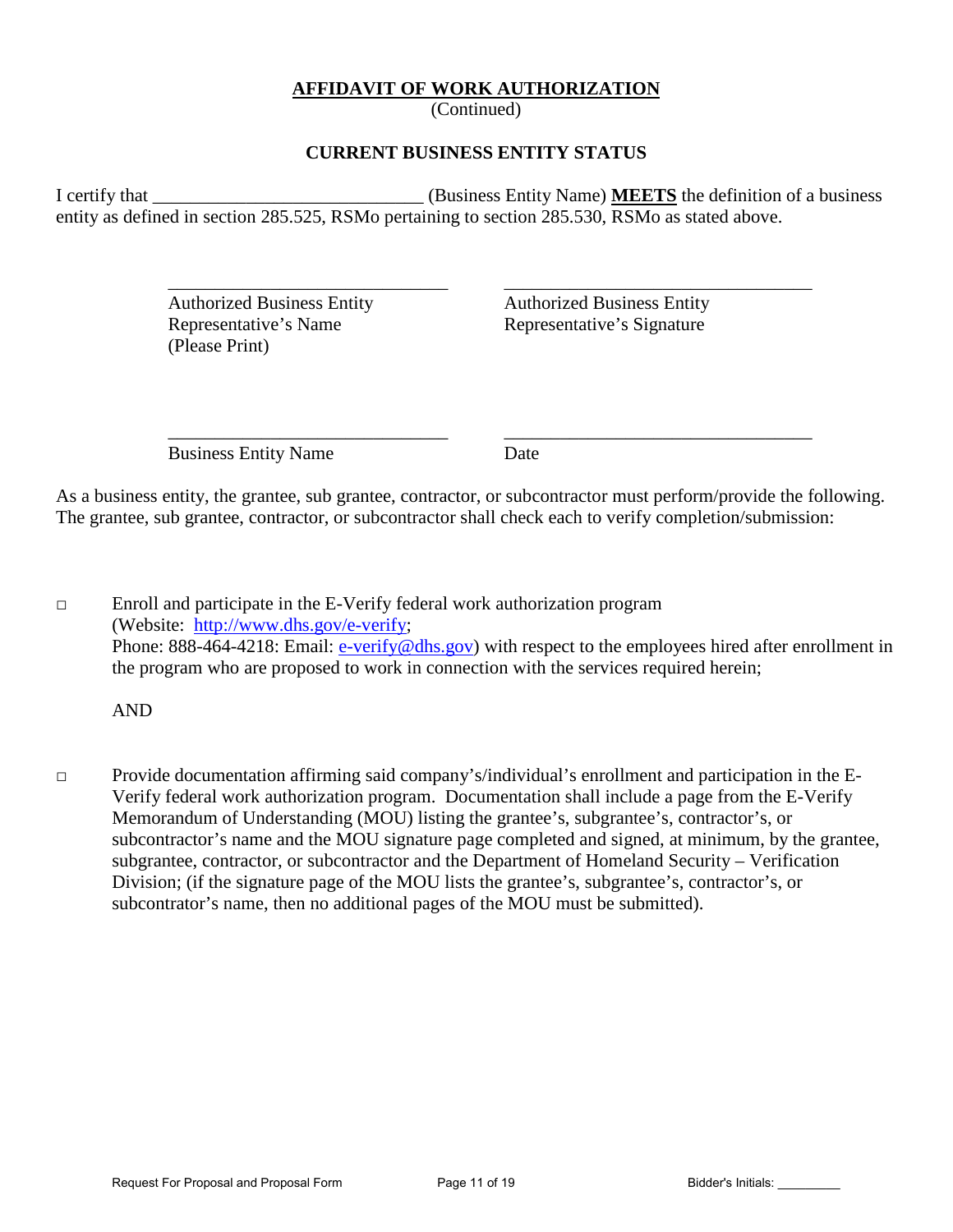## **CERTIFICATION REGARDING DEBARMENT, SUSPENSION, INELIGIBILITY AND VOLUNTARY EXCLUSION**

This certification is required by the regulations implementing Executive Order 12549, Debarment and Suspension, 43 CFR Part 12, Section 12.510, Participants' responsibilities. The regulations were published as Part VII of the May 26, 1988 Federal Register (pages 19160-19211). For further assistance in obtaining a copy of the regulations, contact the U.S. Department of the Interior, Acquisition and Assistance Division, Office of Acquisition and Property Management, 18<sup>th</sup> and C Streets, NW, Washington, D.C. 20240.

# (BEFORE COMPLETING CERTIFICATION, READ INSTRUCTIONS)

(1) The prospective participant certifies, by submission of this proposal, that neither it nor its principals is presently debarred, suspended, proposed for debarment, declared ineligible or voluntarily excluded from participation in this transaction by any federal department or agency.

(2) Where the prospective participant is unable to certify to any of the statements in this certification, such prospective participant shall attach an explanation to this proposal.

Name and Title of Authorized Representative

Signature Date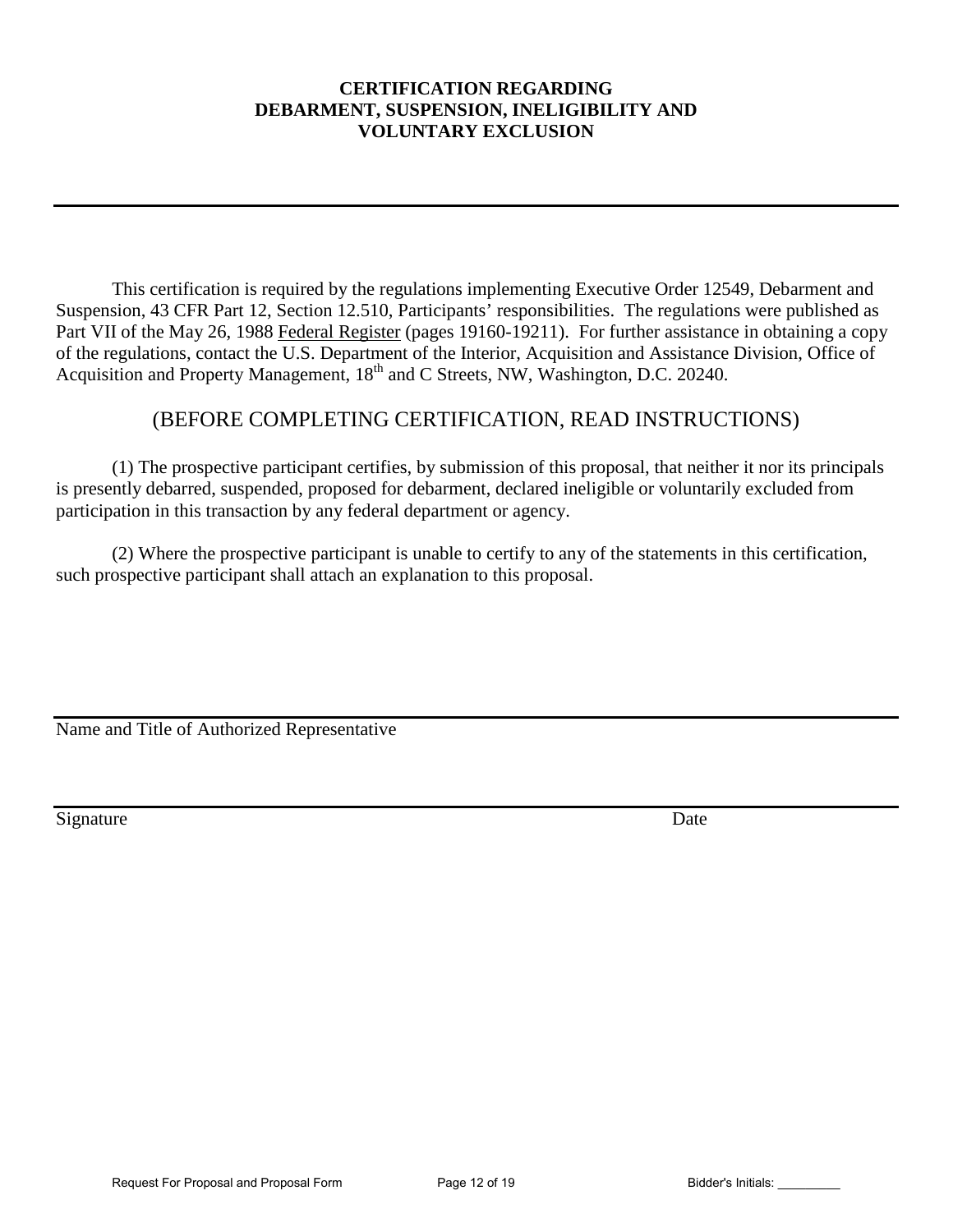1. By signing and submitting this proposal, the prospective participant is providing the certification set out below.

2. The certification in this clause is a material representation of fact upon which reliance was placed when this transaction was entered into. If it is later determined that the prospective participant knowingly rendered an erroneous certification, in addition to other remedies available to the federal government, the department or agency with which this transaction originated may pursue available remedies, including suspension and / or debarment.

3. The prospective participant shall provide immediate written notice to the person to which this proposal is submitted if at any time the prospective participant learns that its certification was erroneous when submitted or has become erroneous by reason of changed circumstances.

4. The terms "covered transaction", "debarred", "suspended", "ineligible", "participant", "person", "primary covered transaction", "principal", "proposal" and "voluntarily excluded", as used in this clause, have the meanings set out in the Definitions and Coverage Sections of rules implementing Executive Order 12549.

5. The prospective participant agrees by submitting this proposal that, should the proposed covered transaction be entered into, it shall not knowingly enter into any covered transaction with a person who is debarred, suspended, declared ineligible or voluntarily excluded from participation in this covered transaction, unless authorized by the department or agency with which this transaction originated.

6. The prospective participant further agrees by submitting this proposal that it will include this clause titled "Certification Regarding Debarment, Suspension, Ineligibility and Voluntary Exclusion", without modification, in all covered transactions and in all solicitations for covered transactions.

7. A participant in a covered transaction may rely upon a certification of a prospective participant in a covered transaction that it is not debarred, suspended, ineligible or voluntarily excluded from the covered transaction, unless it knows that the certification is erroneous. A participant may decide the method and frequency.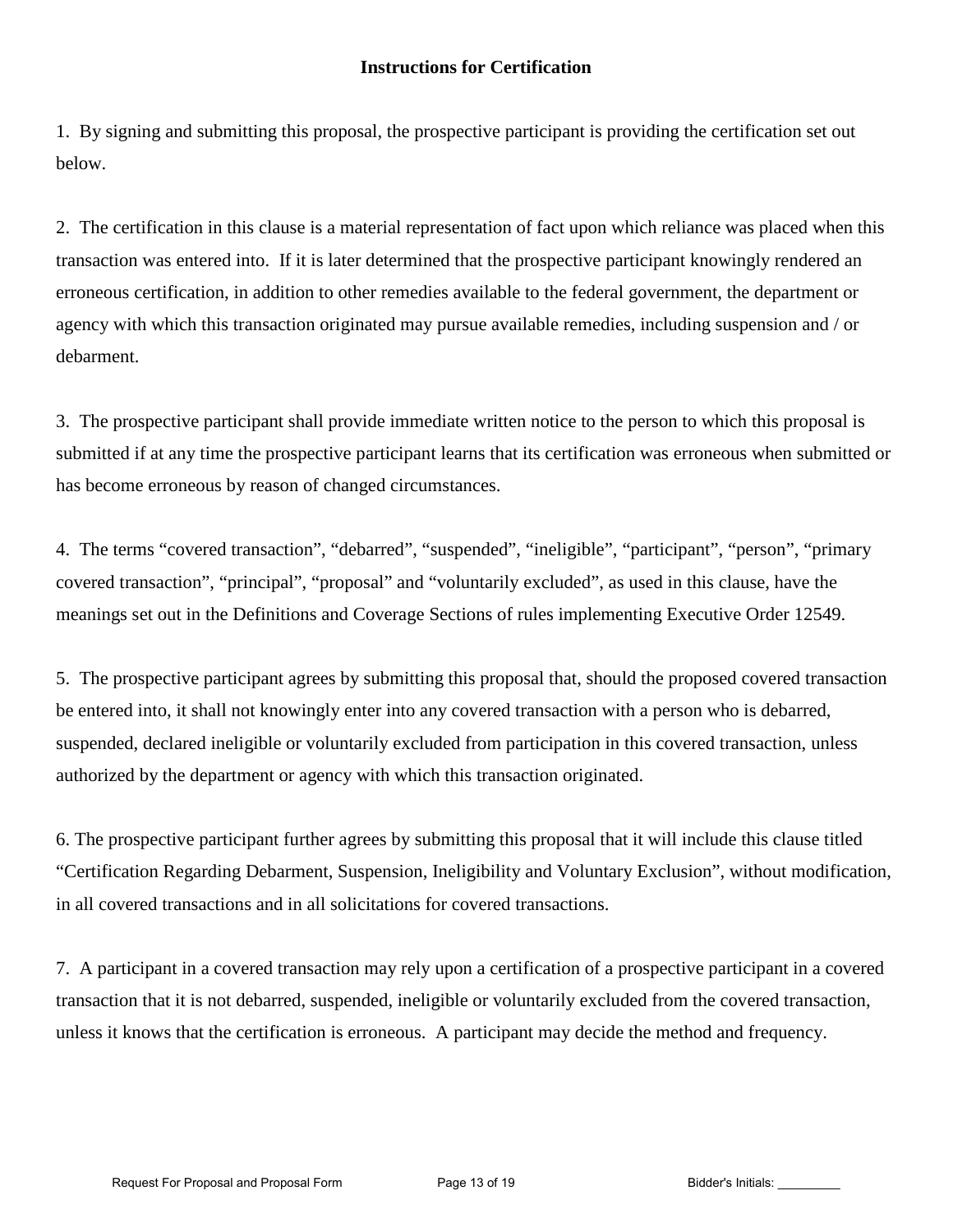# **Lektriever Model 120 Electric Lateral File (ELF)**

# **PART 1 – PRODUCTS**

# **LEKTRIEVER 120 ELECTRIC LATERAL FILE (ELF) EQUIPMENT**

A. Manufacturers:

- 1. These specifications shall be based upon Kardex Remstar Lektriever 120 ELF units.
- 2. The following manufacturers are approved provided they meet the following requirements from which deviations will not be permitted:
	- a. White Systems
	- b. Hanel Storage Systems
- 3. The Kardex Remstar Lektriever 120 ELF unit shall meet the design requirements and deviations will not be permitted:
	- a. Each unit shall be 116.02 inches wide by 100.4 inches tall with 16 carriers per unit.
	- b. Each unit shall have multipurpose carriers.
	- c. Each unit shall be provided with a 2 year written FACTORY warranty. (Dealer or distributor warranties are not acceptable.) Two year warranty cover all parts and labor as long as preventative maintenance is done at 6, 12 and 18 month intervals.
	- d. All ADA requirements shall be met including reach requirements.
	- e. Each unit shall be equipped with an emergency stop button (mushroom shaped) on the left and right side of the unit.
	- f. All service and maintenance shall be from removable panels in the front of the unit; service access shall not be allowed from the rear or the sides. Zero clearance shall be required on the left and right side of the unit.
	- g. Entire unit shall be TUV listed.
	- h. Maximum overall unit depth with work counter shall not exceed 60 inches. Work counter adds 11.8" to over all depth of unit.

### B. Components:

- 1. General Construction:
	- a. End frames shall be manufactured as integrated assemblies and shall be shipped to the site in complete form. End frame panels and reinforcement channels shall be manufactured from 16-gauge steel. Outside panels (skins) shall be manufactured from 18-gauge steel. Doors shall be manufactured from 19-gauge steel. Base and frame components shall be manufactured from 12 gauge steel. Tracks shall be manufactured from 20-gauge steel. Panels shall be secured internally to prevent un-authorized access by panel removal. Doors shall be of a two-section counter balance design and shall be lockable with the work counter in any position. A steel roof panel to prevent dust and dirt contamination shall be provided for the top of the unit.
- 2. Carrier Construction
	- a. Carrier bodies shall be manufactured from 16-gauge steel. Carrier ends shall be manufactured from combination 16-gauge steel. All sides of the carriers shall be reinforced with hat channels or through the use of welded dividers. Carriers shall facilitate removal with the dismantling of the unit. Carrier suspension arms are of a design, which promotes even weight distribution and reduced vibration. Suspension guide wheels shall be permanently attached to suspension arms and manufactured from nylon.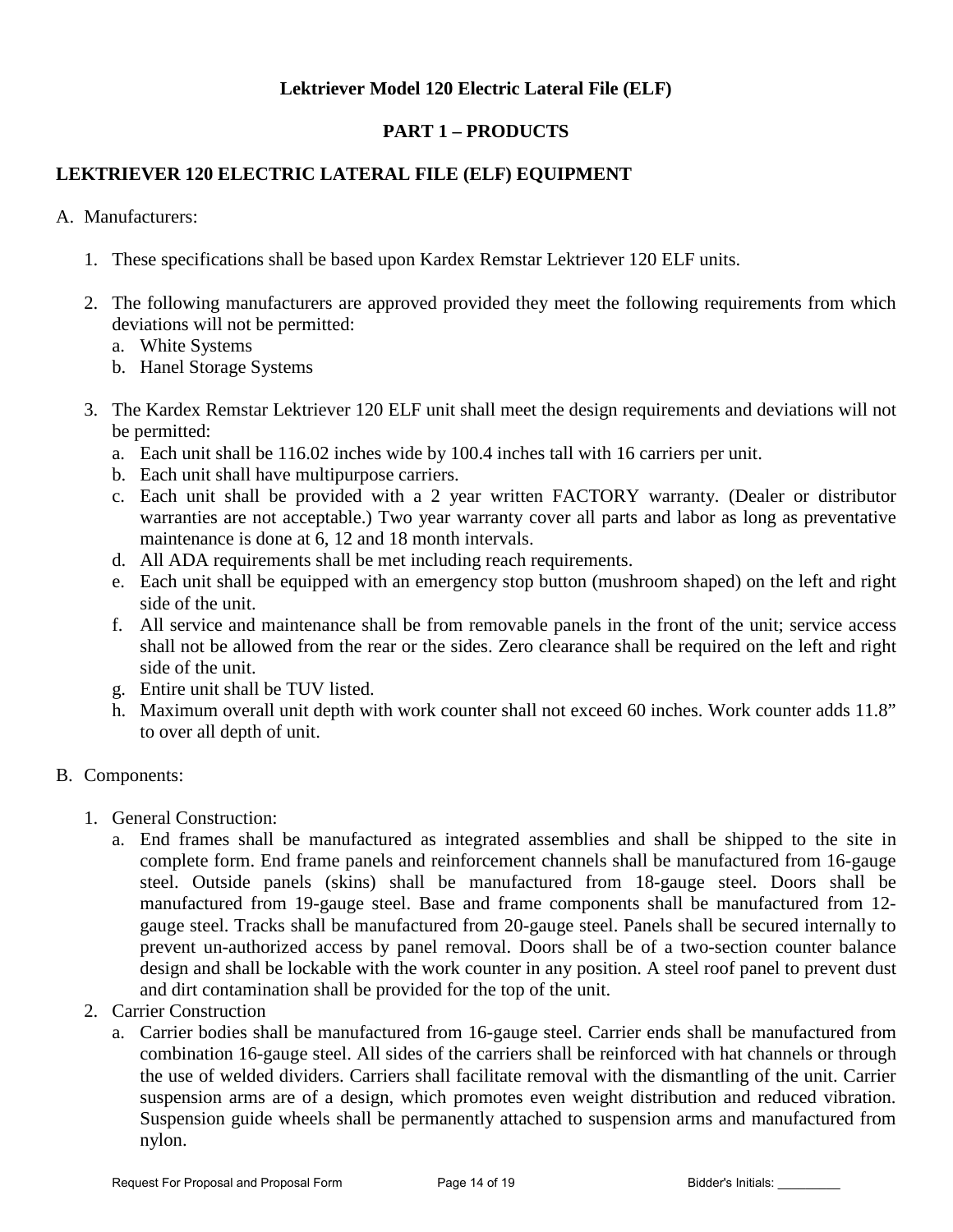- 3. Ergonomic Factors
	- a. The control location shall be within arm's reach when sitting or standing at the work counter. With the work counter in the seated position, the bottom surface of the work counter shall be 28.0" from the floor and the top surface shall be 29.5" from the floor. In the standing position, the bottom of the work counter shall be 37.9" from the floor and the top surface shall be 39.4" from the floor.
- 4. Tracking System
	- a. The tracking system shall be of a full-circumference design to minimize noise and reduce wear. The tracking system shall be of an offset parallel design to provide maximum stability and rigidity when the carrier is presented in the access opening. This also shall permit the inclusion of odd numbers of carriers. Track curves shall be elliptical to provide for a compact overall design. Noise level shall not exceed 60 decibels for a loaded unit.
- 5. Braking System
	- a. The braking system shall be of solid-state, dynamic design. Unit design shall feature electronic circuitry, which shall increase the motor speed from the stop position to operational cycle speed and shall smoothly decelerate the motor in two steps to the stop position.
- 6. Drive Mechanism
	- a. The conveyor chain shall be 1" ASA 80, pre-stretched and matched at the factory. Conveyor chain for both end frame assemblies shall be made from the same production batch of chain. The chain shall have a 7:1 safety factor and a tensile strength of 14,500 pounds. The motor shall be 1.341 HP AC (1.0KW) geared motor with a two speed motor controller and of constant power design. The drive chain shall be 5/8" ASA 0. The complete end frame drive assembly shall be factory tested in operation simulation test fixtures to ensure smooth running prior to shipment.
- 7. Conveyor Imbalance
	- a. The conveyor system shall be capable of transporting loads up to 326 pounds of maximum imbalance condition.
- 8. Power Requirements
	- a. Standard power required shall be single phase grounded electrical service of 16 amperes with a voltage of 110 VAC at 60 Hz. Average power consumption when the unit is running shall be 1.25kw and 0.5kw when the unit is idle. Power Cord Specifications: 12-gauge wire, to be obtained locally.
	- b. No other power source than 110 VAC at 60 Hz is acceptable.
- 9. Cycle Time
	- a. Average cycle time shall be 7.00 inches per second.
- 10. Weight Limit
	- a. Maximum weight of empty unit shall be no more than 3000 pounds
	- b. Maximum weight of fully loaded unit shall be no more than 8200 pounds
- 11. Carrier Positions
	- a. Carriers shall be selected from the keyboard console of the unit, which operates the drive assembly. Carrier selection shall be achieved via an electronic digital proximity sensor, which shall locate and count rotating carriers and carrier levels. The position system shall be of a maintenance free design.
	- b. A method of operating the unit manually (without power) shall be provided. Units shall have the ability to be manually rotated by the use of a hand crank. If during hand cranking the power is returned to the unit, it (the unit) shall remain non-operational by means of a micro switch interrupt caused by the hand crank attachment.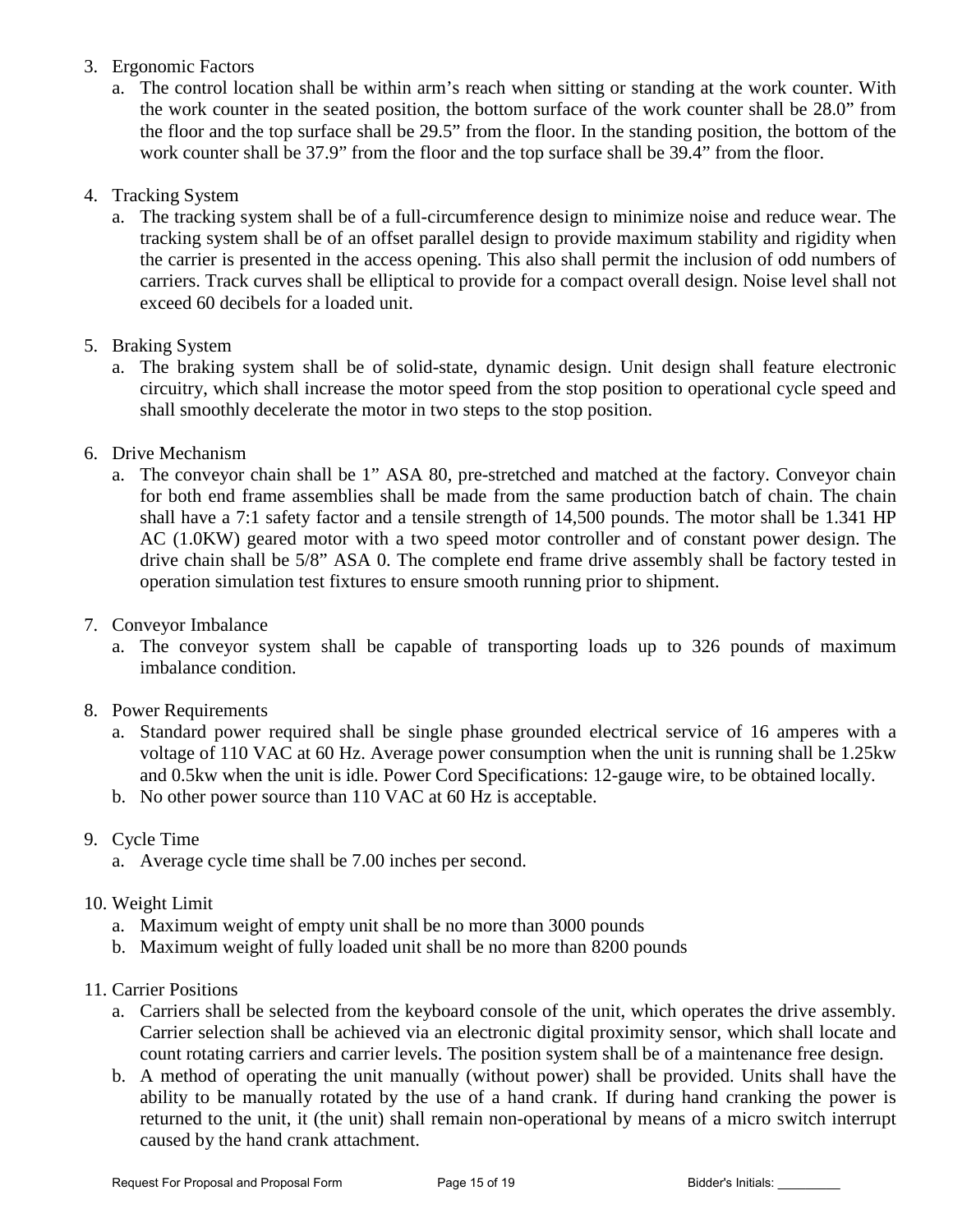- 12. Control Maintenance Access
	- a. Access to control boards and electronics shall be achieved through a hinged access panel below the work counter. It shall facilitate the easy exchange of boards and individual components.

## 13. Finish

- a. Any proposal shall include finish and color selection.
- b. Interior and exterior surfaces shall have a powder coat finish that is fast drying and free from lead and chromate. Minimum coat thickness shall be 0.5to 1.0 mil. Carriers and other internal components shall be finished in a highly abrasive resistant baked enamel with a minimum coat thickness of 0.5 to 1.0 mil.

# 14. Controls

- a. Operating instructions shall be included with delivery of unit.
- b. The unit shall be equipped with microprocessor controls that enable the operator to start, stop and completely direct the operation of the unit.

# 15. Keyboard Control Console

- a. The keyboard controller shall provide complete control for scanning or selecting media stored in the unit. The standard controller shall include up and down keys for manual carrier selection, three-digit LED display with  $\frac{1}{2}$ " high characters, numeric keyboard for direct carrier selection via the shortest route, start/restart key, stop/interrupt key and an index grid.
- b. The keyboard shall be located in the center of the work counter or in the movable magnetic matchbox control for ease of operation. The keyboard in the work counter shall be recessed into the surface and have sufficient design to protect the keys from being inadvertently depressed.
- c. A level shall be selected by entering the carrier number and depressing the green down arrow key. The unit shall retrieve the selected carrier to the access opening, choosing the shortest direction. The display shall flash when an invalid selection is made and await new input.
- d. The ability to scan levels through use of the "Up or Down" arrows shall be possible at any time. The unit shall stop when the carrier is positioned at the work counter level when an arrow key is released.
- e. During rotation of the unit, it shall be possible to stop the rotation of the carriers by depressing a designated key. The unit shall stop when the carrier is positioned at the work counter level when an arrow key is released.
- f. The unit shall stop immediately if any of the safety devices are activated. A coded display shall identify the interrupted safety circuit in the keyboard display window. The display shall be cleared when the interruption is no longer present and the green down arrow with the flashing LED is depressed.

# 16. Main Control Panel

a. In addition to the keyboard, there shall be a main control panel featuring the following: illuminated on/off switch for overhead fluorescent light and digital safety status display with single digit numeric code for safety interrupt diagnosis.

# 17. Control Circuits

a. The control circuits shall be of a solid-state design and modular in concept. The control circuits shall be readily accessible at the front of the unit. The keyboard control and other major electronic components shall be designed to be easily removed or replaced.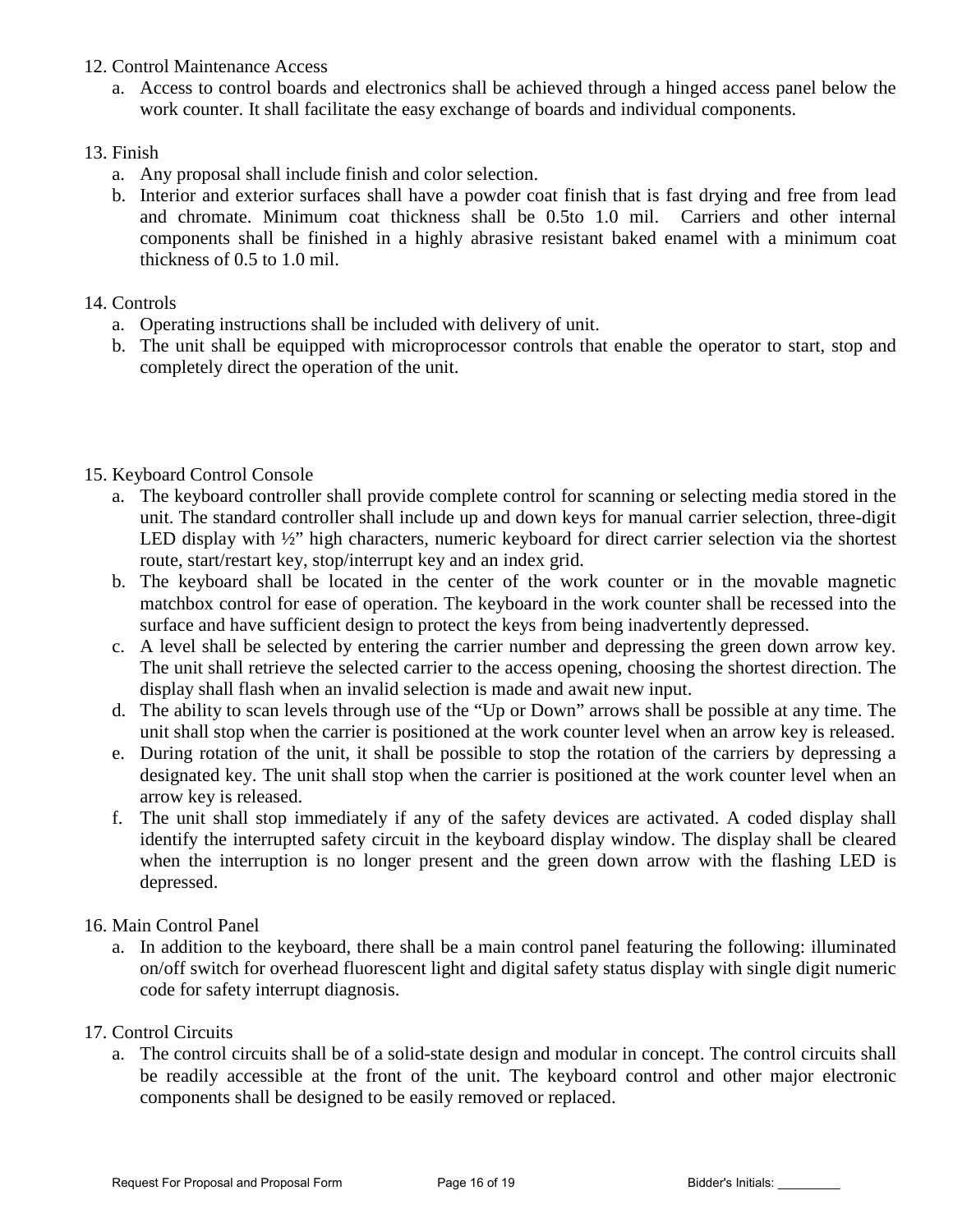### 18. Safety Features

- a. All units shall employ a safety system that continually monitors the proper operation of the unit and prevents the operation of or immediately stops the unit if any safety interrupt is detected. All safety circuits shall be of a "fail-safe" design. Two stopping systems shall be incorporated to provide redundancy. Maximum safety stopping distance of the conveyor system shall be +/- 0.59".
- b. The safety system shall include as standard of every unit:
	- i. Two (2) emergency stop buttons located on each side of the unit
	- ii. Full safety light curtain in the access opening
	- iii. Mechanical trip bars at the top and bottom of the access opening shall be an integral part of the door assembly
	- iv. Micro switch interrupt shall prevent machine operation if the doors are not completely open
	- v. Micro switch interrupt shall prevent machine operation if the maintenance access panel is not totally secure
	- vi. Micro switch interrupt shall prevent machine operation if the hand crank is in place. If any of the above mentioned safety circuits is interrupted, the unit shall stop movement and the operator shall be notified via an alpha numeric display in the control panel showing a safety status code identifying the interrupted circuit

## 19. Work Counter

- a. The work counter shall be a mechanically adjustable work counter capable of being located in either a seated or standing position. It shall be covered in plastic laminate with a rounded front edge. The work counter shall extend across the full width of the unit and be 11.8" in depth. This shall be accomplished without disconnecting or moving photocells. Doors shall be lockable in any height.
- b. An optional folding work counter may also be used to reduce wasted aisle space.
- c. An optional electrically adjustable work counter may be used for maximum flexibility. This work counter shall move to a standing or seating position by pushing a button.
- 20. Multi-Purpose Carriers for Maximum Flexibility
	- a. Shall be divided universal carriers for letter file folder trays
	- b. The carrier depth shall be 13.97 inches
	- c. Each unit shall have a minimum of 1616 linear file inches
	- d. Clear height of each carrier shall be 8.74 inches
- 21. Security
	- a. Each unit must have a key lockable steel door that prevents access to all media in the unit. The door must be lockable whether the work counter is in the adjustable seated or adjustable standing position.
	- b. Automatic closing security doors shall be available to protect sensitive and valuable files and items.
	- c. Managers shall be able to set specific users with access rights to specific carriers in the unit. The doors shall remain closed until the carrier which an operator has permission to access is presented at the work counter for picking.
	- d. After a pre-determined time, doors shall automatically close to secure the integrity of the stored items.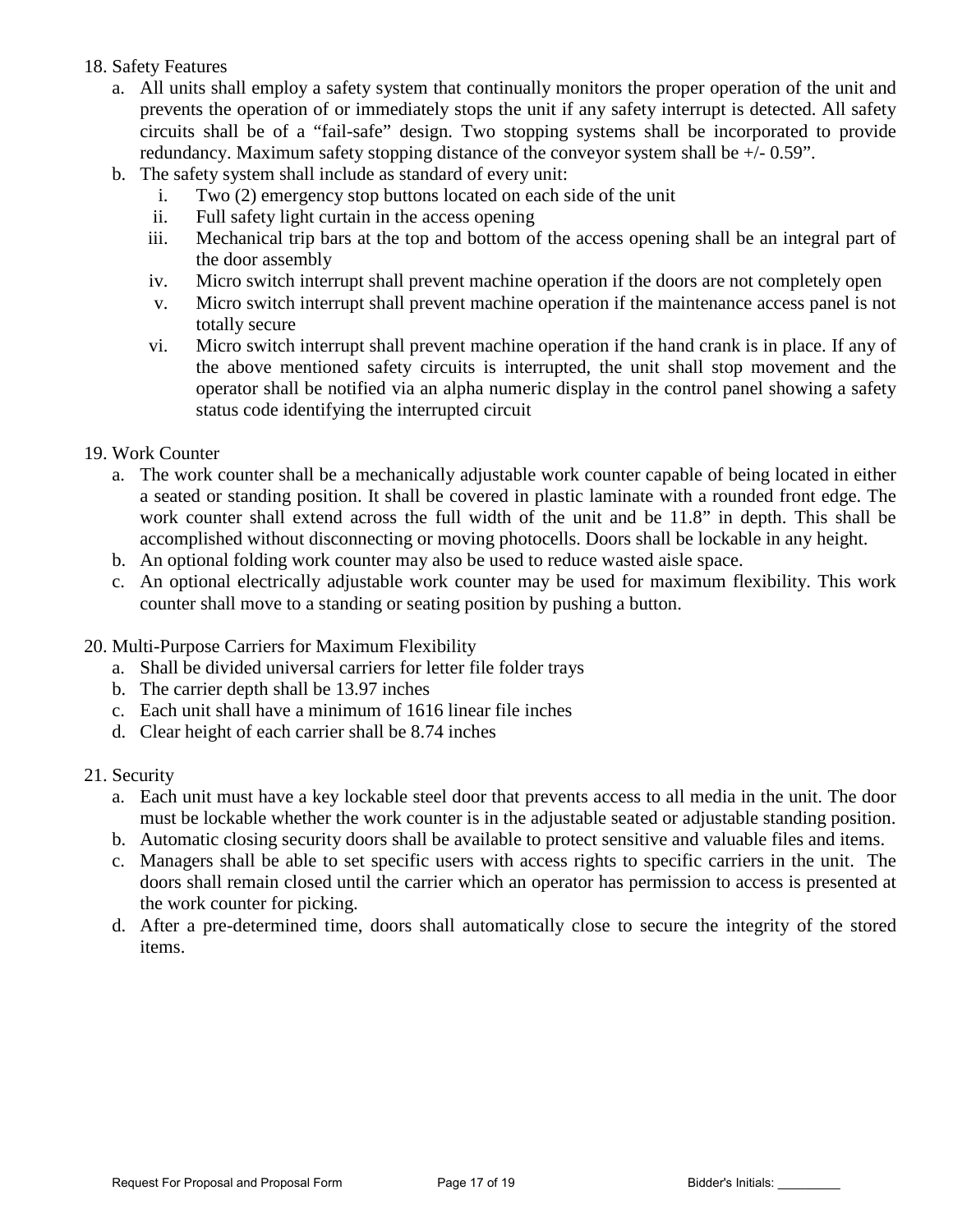# **PART 2 – EXECUTION**

## 1. Delivery

- a. Delivery shall be in original crates with manufacturer's labels intact.
- b. Delivery and assembly on weekend and/or non-business hours preferred.
- c. Damaged or deteriorated materials from shall be removed from site.

## 2. Installation

- a. Use of only factory certified workmen to receive, unload, move and install this equipment will be permitted
- b. Installation shall be completed according to manufacturer's current published instructions.
- c. Assembly instructions shall be included with delivery of unit
- 3. Training
	- a. Provided on-site training for personnel. Training shall include all shift personnel (if any).

# **PART 3 – WARRANTY/MAINTENANCE**

- 1. Warranty/Maintenance
	- a. Additional warranty and maintenance agreement package options shall be submitted with bid for optional purchase.

**TOTAL COST:\_\_\_\_\_\_\_\_\_\_\_\_\_\_\_\_\_\_\_\_\_\_\_\_\_\_\_\_\_\_\_\_\_** 

 **( Must include shipping and delivery)**